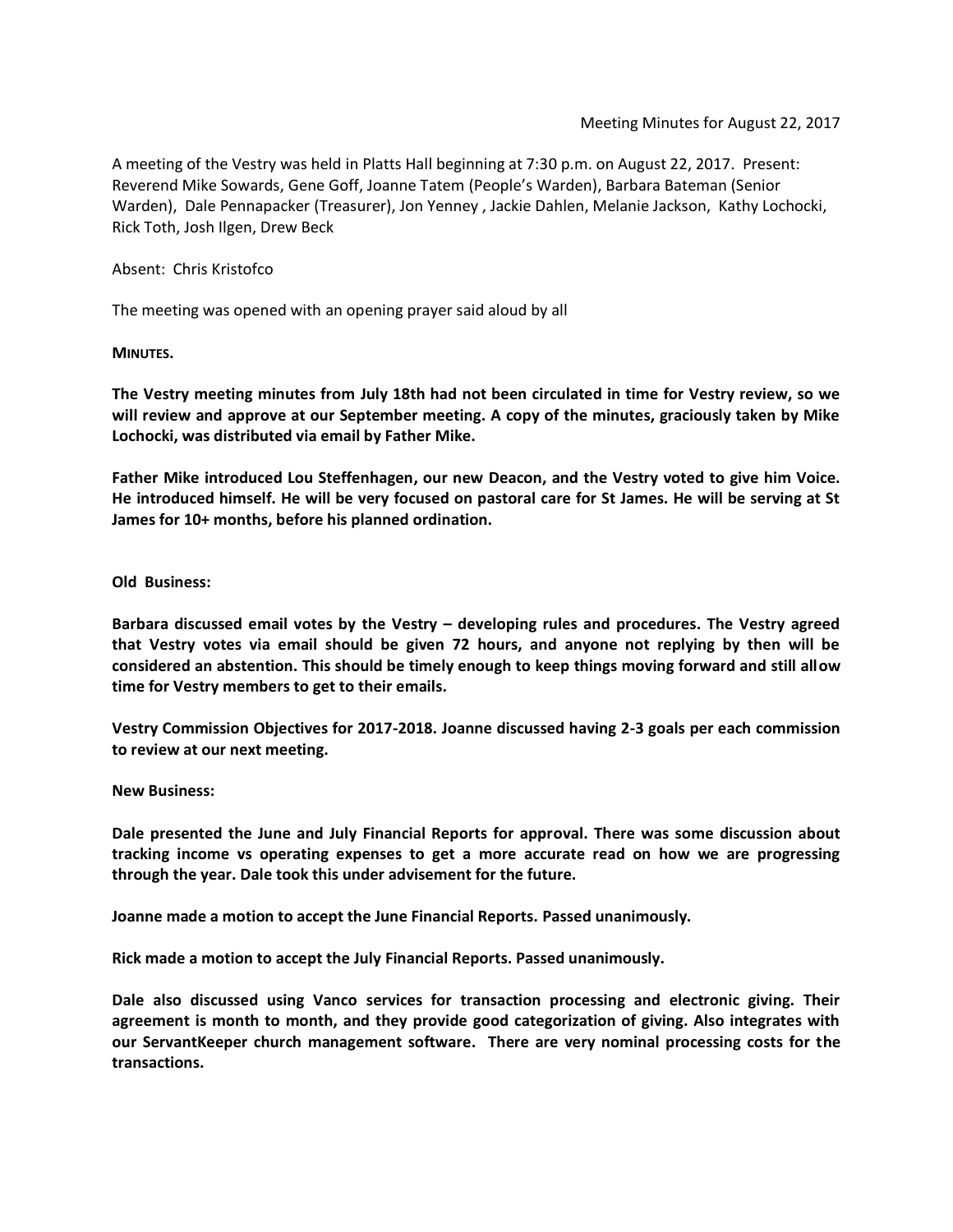**Gene made a motion to approve using Vanco on a month to month basis and evaluate over the next six months or so. Motion passed unanimously.**

**Capital Campaign Organization was discussed by Father Mike and Barbara. A group of Parish members has been recruited to manage the process. Drew Beck will be the Campaign Director. The Events/Education team will be led by Ned Travis. Financials will be led by Janice Tabbut. Program Manager will be Marilyn Hastings. A Campaign calendar is being developed, and inputs will be provided to Impact by next week. The target is to complete the effort for Phase I by next Easter.**

**Barbara discussed Commission areas and responsibilities. There is consideration being given to setting up a Member Ministry Commission, focusing on New members to St James and helping to welcome and involve them in our activities. Two issues are establishing a budget, and defining responsibilities for this commission vs. Parish Life to ensure no overlap. Regarding Parish Life, there was discussion of Coffee Hour. Ned Travis is willing to head up this area going forward. There was also discussion of a Casserole Brigade, as in in-reach activity. Father Mike suggested those involved in these areas review the issues separately and bring forward at our next Vestry meeting.**

**Barbara circulated and discussed a recommendation to adjust prices for our Burial and Cremation plots, which have not been increased in many years and are much lower than many other cemeteries in the area. There was discussion about grandfathering in anyone who had been planning to buy a plot at the existing prices.**

**Joanne made a motion to approve the increases. Passed unanimously by the Vestry.**

## **Committee Reports:**

### **Drew distributed the written Communications Committee report.**

1. Drew also circulated the Feasibility Study Recap paper. This is intended to be published in the next Epistle, to bring the Parish up to speed.

### **Rick provided the written Buildings and Grounds report.**

Items discussed:

- 1. Globes for our lights in the Sanctuary are now coming in.
- 2. \$650 is needed for cleaning of the windows and screens in the Parish Hall by Ned Travis.

Dale made a motion to approve this expenditure. Approved unanimously.

Drew discussed that for the upcoming Fall Social, Vestry help will be needed to set up/take down for the evening event, which is on September  $16^{\text{th}}$ .

A St James Podcast proposal was circulated for review and comment. Prepared by Chris Kristofco (not present), the Vestry should review and we will discuss at our next meeting.